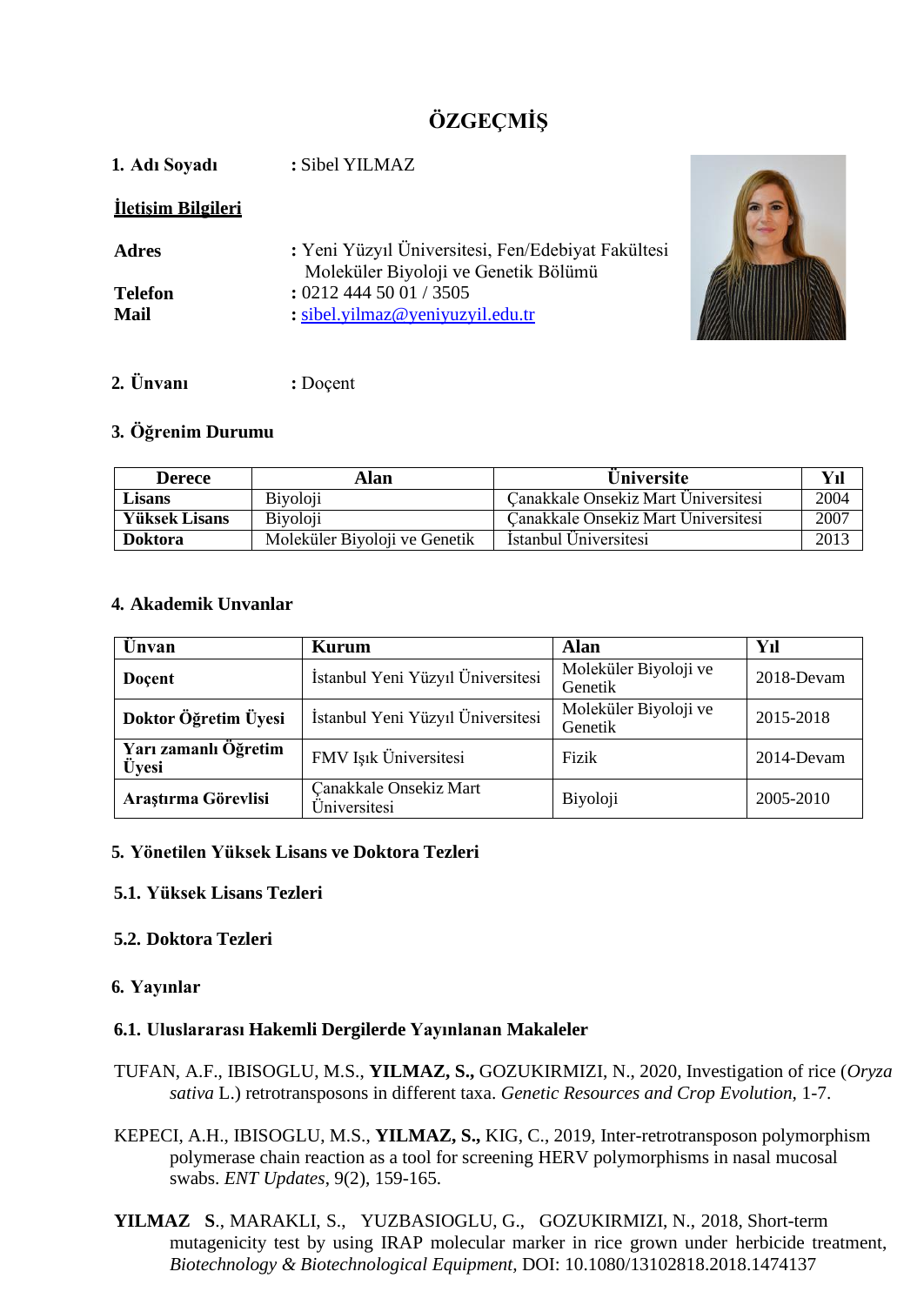- YUZBASIOGLU, G., **YILMAZ S**., MARAKLI, S., GÖZÜKIRMIZI, N., 2016, Analysis of *Hopi/Osr27* and *Houba/Tos5/Osr13* retrotransposons in rice, *Biotechnology & Biotechnological Equipment*, 30(2):213-218. doi: 10.1080/13102818.2015.1124026
- YUZBASIOGLU, G., **YILMAZ S**., GÖZÜKIRMIZI, N., 2016, *Houba* retrotransposon based molecular markers: a tool for variation analysis in rice. *Turkish Journal of Agriculture and Forestry*, 40:456-464. doi:10.3906/tar-1509-2
- **YILMAZ, S**., GOZUKIRMIZI, N., SCOTT, RJ., TASKIN, KM., 2015, Structure and Expression Analyses of The *Fertilization Independent Seed* (*FIS*) Gene Orthologs of The Apomict *Boechera* Species, *Plant Cell Biotechnology and Molecular Biology,* 16(1-2):74-83
- KARTAL-ALACAM, G., **YILMAZ, S**., MARAKLI, S., GOZUKIRMIZI, N., 2014, Sukkula Retrotransposon Insertion Polymorphism In Barley, *Russian Journal Of Plant Physiology*, 61: 828-833
- **YILMAZ, S.,** MARAKLI, S., GOZUKIRMIZI, N., 2014, BAGY2 Retrotransposon Analyses in Barley Calli Cultures and Regenerated Plantlets, *Biochemical Genetics*, 52(5-6):233-244, doi: 10.1007/s10528-014-9643-z
- SAHIN, K., **YILMAZ, S**., GOZUKIRMIZI, N., 2014, Changes in Human Sirtuin 6 Gene Promoter Methylation During Aging, *Biomedical Reports*, 2(4):574-578, doi: 10.3892/br.2014.266
- **YILMAZ, S.,** GOZUKIRMIZI, N., 2013, Variation of Retrotransposon Movement in Callus Culture and Regenerated Shoots of Barley**,** *Biotechnology and Biotechnological Equipment*, 27(6):4227-4230, doi: 10.5504/BBEQ.2013.0076
- KAYA, Y., **YILMAZ, S.,** GOZUKIRMIZ, N., HUYOP, F., 2013, Evaluation of Transgenic *Nicotiana tabacum* With *dehe* Gene Using Transposon Based IRAP Markers, *American Journal of Plant Sciences,* 4(8A):41-44, doi: 10.4236/AJPS.2013.48A005
- KAYA, Y., **YILMAZ, S**., MARAKLI, S., GOZUKIRMIZI, N., HUYOP, F., 2013, Transformation of *Nicotiana tabacum* With *dehE* Gene, *Journal of Food, Agriculture & Environment*, 11(3- 4):777-780.
- GULIYEV, M., **YILMAZ**, **S.,** SAHIN, K., MARAKLI, S., GOZUKIRMIZI, N., 2013, Human Endogenous Retrovirus-H Insertion Screening, *Molecular Medicine Reports*, 7(4):1305-1309, doi: 10.3892/mmr.2013.1295
- MARAKLI, S., **YILMAZ**, **S.,** GOZUKIRMIZI, N., 2012, *BARE1* and *BAGY2* Retrotransposon Movements and Expression Analyses in Developing Barley Seedlings, *Biotechnology and Biotechnological Equipment,* 26(6): 3451-3456.
- HAMAT-MECBUR, H., **YILMAZ**, **S.,** TEMEL, A., SAHIN, K., GOZUKIRMIZI, N., 2012, Effects of Epirubicin on Barley Seedlings, *Toxicology and Industrial Health*, doi: 10.1177/0748233712451768
- BAYRAM, E., **YILMAZ**, **S.,** HAMAT- MECBUR, H., KARTAL-ALACAM, G., GOZUKIRMIZI, N., 2012, *Nikita* Retrotransposon Movements in Callus Cultures of Barley (*Hordeum vulgare* L.), *Plant Omics Journal,* 5 (3): 211-215.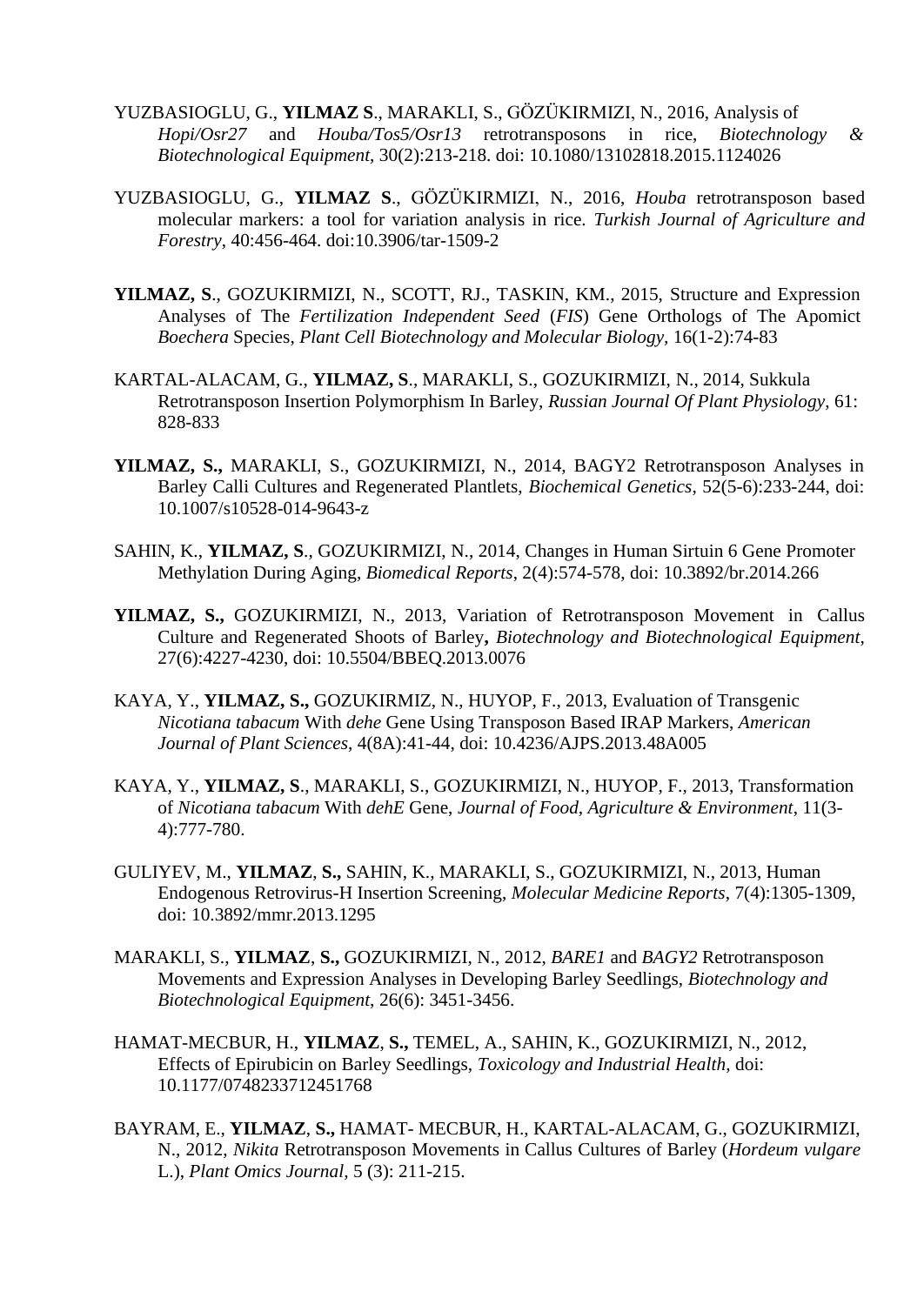- SAHIN, K., **YILMAZ**, **S.,** TEMEL, A., GOZUKIRMIZI, N., 2011, DNA Methylation Variations Between Mono - and Dizygotic Twins, *Romanian Biotechnological Letters*, 16 (4): 6460- 6466.
- EVRENSEL, C., **YILMAZ**, **S.,** TEMEL, A., GOZUKIRMIZI, N., 2011, Variations in *BARE1* Insertion Patterns in Barley Callus Cultures, *Genetics and Molecular Research*, 10(2): 980-987.

#### **6.2. Uluslararası Bilimsel Toplantılarda Sunulan ve Bildiri Kitabında (Proceeding) Basılan Bildiriler.**

- SEFER, O., IBISOGLU, M.S., **YILMAZ, S.,** YORUK, E., 2020, Genome wide and gene specific epigenetic analyses in fusarium species, *IV. International Eurasian Agriculture and Natural Sciences Congress,* 30-31 October, Online Congress.
- KEPEKCI A.H., IBISOGLU M.S., **YILMAZ S.,** KIG C., 2019, HERV polymorphisms: a potential diagnostic marker for nasal polyposis, 2nd International Eurasian Conference on Biological and Chemical Sciences, Ankara/Turkey
- IBISOGLU M.S., TUFAN A.F., **YILMAZ S.,** 2019, Retrotransposon Mediated Biodiversity, 2nd International Eurasian Conference on Biological and Chemical Sciences, Ankara/Turkey
- GOZUKIRMIZI, N., YUZBASIOGLU, G., **YILMAZ, S.,** 2017, DNA fingerprinting in rice (Oryza sativa L.) with transposon markers, *[IX International Symposium on In Vitro Culture and](https://www.actahort.org/books/1187/index.htm)  [Horticultural Breeding,](https://www.actahort.org/books/1187/index.htm)* 1187, 251-260, DOI:10.17660/ActaHortic.2017.1187.25
- TURGUT, F.E., TUFAN, A.F., **YILMAZ, S.,** GOZUKIRMIZI, N., 2017, Identification of rice retrotransposon on barley, *International Green Biotechnology*, Istanbul/TURKEY
- IBISOGLU, M.S., YALCINGIL, C., **YILMAZ, S.,** 2017, Stress Induced LTR-Retrotransposon Activation in *S. pombe, International DNA Day and Genome Congress*. 24-28 April, Kırşehir, **TURKEY**
- GOZUKIRMIZI N., YUZBASIOGLU G., **YILMAZ S.,** MARAKLI S., 2016, Analyses of genetic variations in rice (*Oryza sativa* L. cvs) by using retrotransposons movements, *Plant Biology Europe EPSO/FESPB*, Prague, Czech Republic, 26-30 June
- GOZUKIRMIZI N., **YILMAZ S.,** MARAKLI S., YUZBASIOGLU G., 2016, Investigations of *Houba (Tos5/Osr13), RIRE1, Hopi (Osr27*) and *Osr30* retrotransposons movements in rice germinated under herbicide treatments, *15. International Cereal and Bread Congress,* Istanbul, Turkey, 18-21 April.
- **YILMAZ, S.**, MARAKLI, S., YUZBASIOGLU, G., GOZUKIRMIZI, N., 2015, Herbicide induced retrotransposon activity in rice, *International Workshop on Green Biotechnology*, Kocaeli/Turkey, 21-23 September.
- YUZBASIOGLU, G., **YILMAZ, S.**, MARAKLI, S., GOZUKIRMIZI, N., 2015, Varietal differences in Hopi/Osr27 and Houba/Tos5/Osr13 retrotransposon movements in developing rice seedling, *International Workshop on Green Biotechnology,* Kocaeli/Turkey, 21-23 September.
- GOZUKIRMIZI, N., YUZBASIOGLU, G., **YILMAZ, S.**, MARAKLI, S., 2015, Hopi/Osr27 and Houba/Tos5/Osr13 retrotransposon movements in rice, *6th Balkan Botanical Congress*, Rijeka/Croatia, 14-18 September.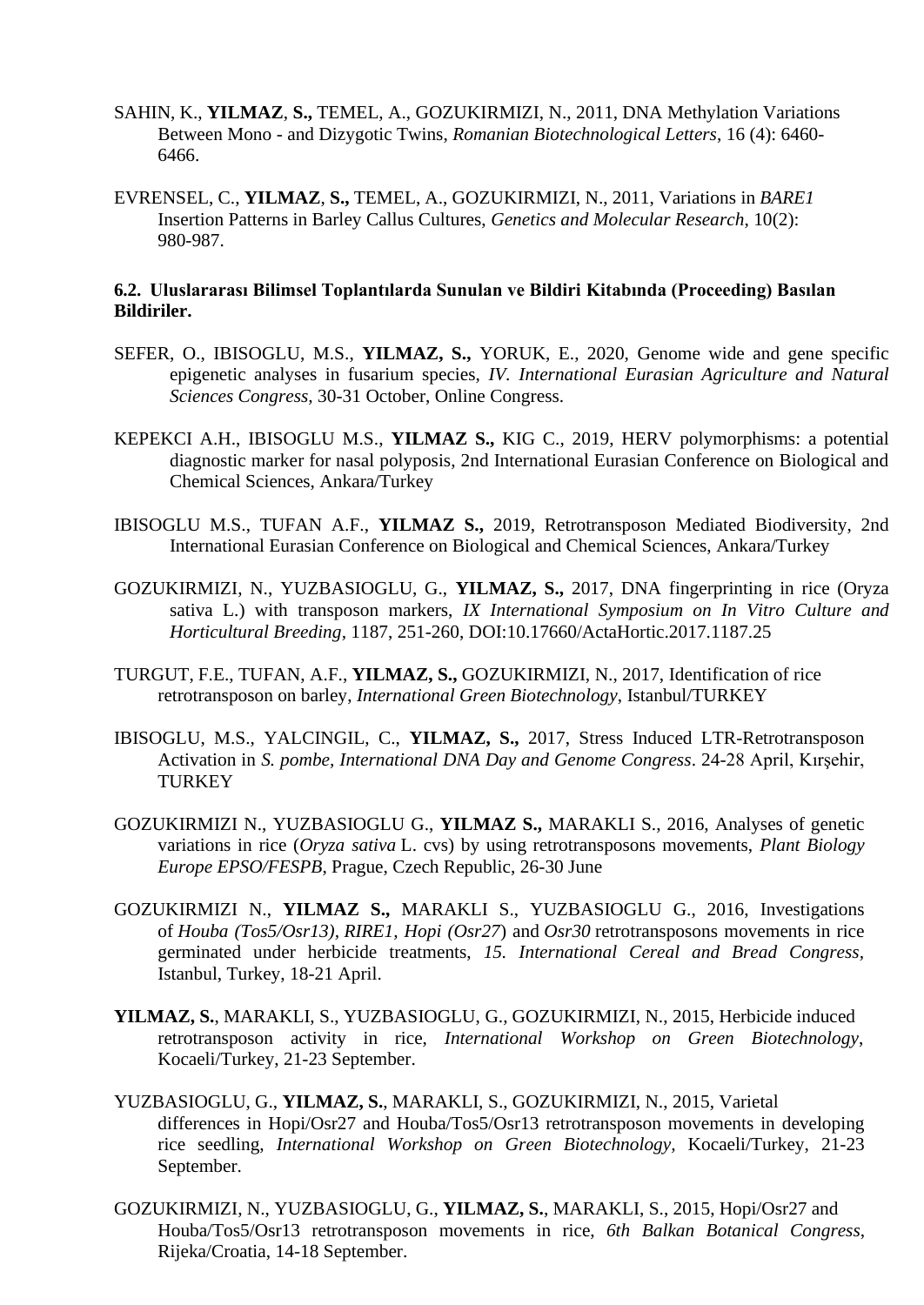- GOZUKIRMIZI N., KARTAL-ALACAM, G., **YILMAZ S.,** MARAKLI S., 2014, *Sukkula* retrotransposon insertion polymorphisms in barley calli, *6th Sloevenian Symposium on Plant Biology* with international participation, Hoce, Maribor, Slovenia, 11-12 September.
- **YILMAZ, S.,** GOZUKIRMIZI, N., 2013, *BAGY2* retrotransposon variations in barley calli cultures and regenerated plantlets, *8th International Symposium on In Vitro Culture and Horticultural Breeding*, Portugal, 2-7 June.
- KAYA, Y., **YILMAZ, S**., MARAKLI, S., GOZUKIRMIZI, N., HUYOP, F.,, 2013, Transformation of *Nicotiana tabacum* cv. TAPM24 with dehE gene from *Rhizobium* sp. RC1 and analyses of transformed plants, *8th International Symposium on In Vitro Culture and Horticultural Breeding*, Portugal, 2-7 June.
- GOZUKIRMIZI, N., MARAKLI, S., **YILMAZ**, **S.,** 2012, *BARE1* and *BAGY2* retrotransposon movements and expression analyses in developing barley seedlings, *International Conference on Advances in Plant Sciences*, Thailand, 14-18 Nov.
- KAYA, Y., **YILMAZ, S.,** GOZUKIRMIZI, N., HUYOP, F., 2012, Transformation of tobacco with *DEHE* gene from *Rhizobium* sp., *International Conference on Advances in Plant Sciences*, Thailand, 14-18 Nov.
- SAHIN, K., **YILMAZ**, **S.,** TEMEL, A., GOZUKIRMIZI, N., 2011, DNA methylation analysis of monozigotic twins. *European Biotechnology Congress,* Turkey, 28 Sep.- 1Oct.
- GOZUKIRMIZI, N., HAMAT-MECBUR, H., **YILMAZ**, **S.,** TEMEL, A., 2011, Effects of epirubicine on barley mature embryo germination and retrotransposons. *European Biotechnology Congress,* Turkey, 28 Sep.- 1Oct.
- GOZUKIRMIZI N., EVRENSEL, C., **YILMAZ**, **S.,** TEMEL, A., 2010, Variations in *BARE1* insertion patterns in barley callus cultures, *XVII Congress of the Federation of European Societies of Plant Biology*, Spain, 4-9 July.
- **6.3. Yazılan Uluslararası Kitaplar veya Kitaplarda Bölümler**
- GOZUKIRMIZI, N., **YILMAZ, S**., MARAKLI, S., TEMEL, A., Applications of molecular markers in plant genome analysis and breeding: Retrotransposon-Based Molecular Markers; Tools for Variation Analysis in Plants, Research Signpost, Kerala, India, Editör:Tashki K, Pandalai S., ISBN:978-81-308-0000-0
- GOZUKIRMIZI, N., TEMEL, A., MARAKLI, S., **YILMAZ, S**., 2016, Transposon activity in plant genomes. Plant Omics: Trends and Applications. Springer
- **6.4. Ulusal bilimsel toplantılarda sunulan bildiri kitabında basılan bildiriler**
- **YILMAZ**, **S.,** CAM, H., DEMIRGAN, Y., TASKIN, K.M., 2008, Doğal apomikt *Boechera holboellii* türünde genetik etiketlemeye maruz kalan *FIS* geni ifadelerinin belirlenmesi. *XIX. ulusal Biyoloji Kongresi,*Türkiye, 23-27 Haziran.
- **YILMAZ**, **S.,** TAŞKIN, K.M., 2007, Doğal apomikt *Boechera* türlerinden *FIS2* geninin karakterizasyonu. *XV.Ulusal Biyoteknoloji Kongresi,* Türkiye, 23-26 Eylül.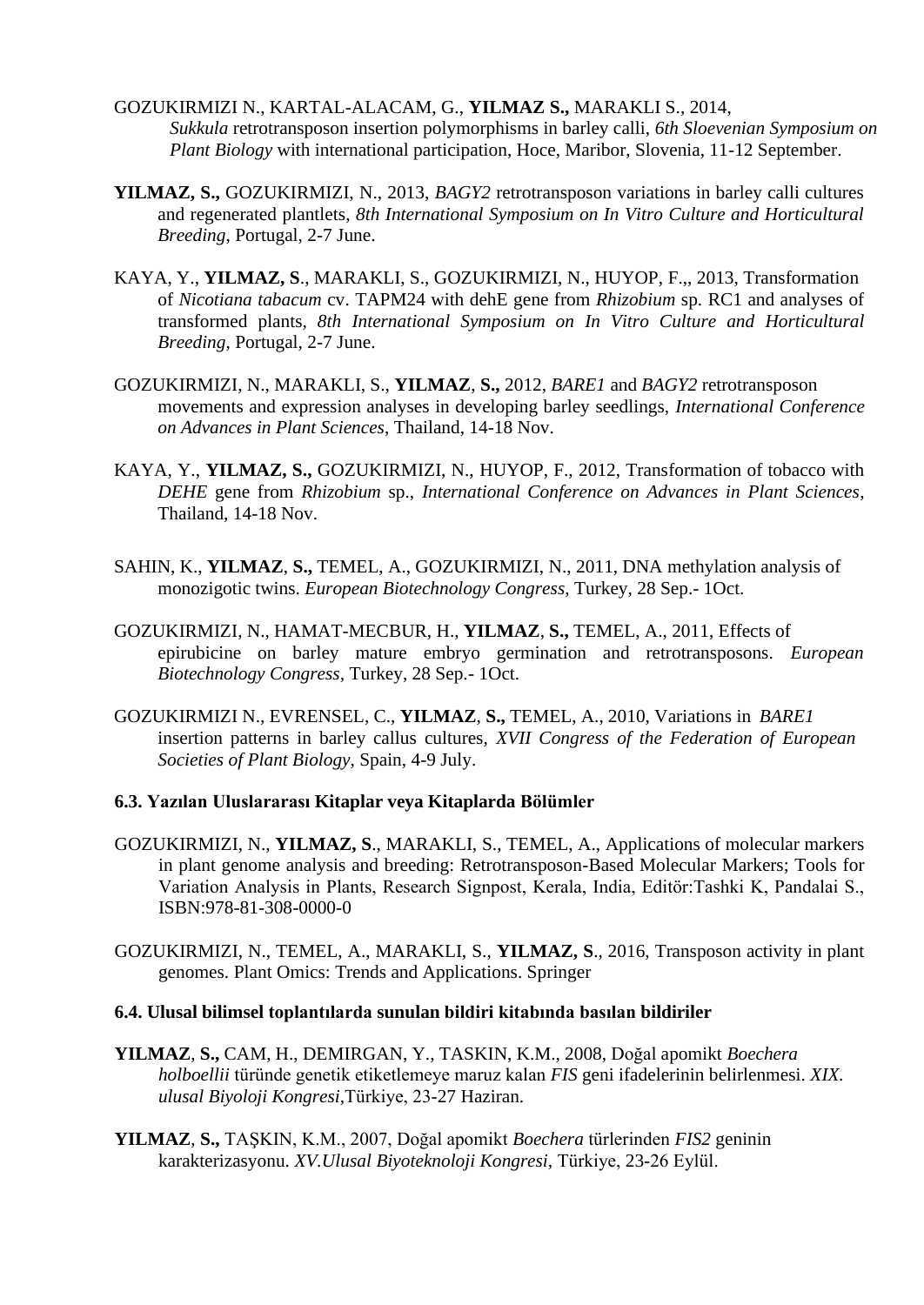## **7. Projeler**

*Schizosaccharomyces pombe* mayasında qPCR temelli gen ekspresyon analizleri için kullanılabilecek referans gen primerlerinin geliştirilmesi, TÜBİTAK 2209A Danışman, 2021-2022

Fare embriyonik fibroblast hücrelerinde kültür süresine bağlı olarak meydana gelen DNA metilasyonu değişimlerinin belirlenmesi, TÜBİTAK 2209A Danışman, 2019-2020

*Saccharomy cescerevisiae* Mayasında Retrotranspozon Temelli Marker Yönteminin Geliştirilmesi, TÜBİTAK 2209A Danışman, 2020-2021

Fusarium Türlerinde Genom Boyunca ve Gene Özgün Epigenetik Analizler. TÜBİTAK 1002, Yardımcı Araştırmacı, Proje No: 116Z871, Proje Tarihi: 15/09/2017-15/09/2018

Schizosaccharomyces pombe Mayasinda Abiyotik Stresin Retrotranspozon Hareketliligine Olan Etkisinin Belirlenmesi, TÜBİTAK 2209A Danışman, 2016-2017.

Pirinç (Oryza sative L.) Bitkisinde Transpozon Analizleri, İstanbul Üniversitesi, Bilimsel Araştırma Projeleri Birimi, Yardımcı Araştırmacı, Proje No: 50083, Proje Tarihi: 22.01.2015-18.09.2015

Arpa (Hordeum vulgare L.) Doku Kültüründe Retrotranspozon Hareketlerinin ve Ürünlerinin Belirlenmesi, İstanbul Üniversitesi, Bilimsel Araştırma Projeleri Birimi, Yürütücü, Proje No: 17704, Proje Tarihi: 2011-15.05.2013

Arpa (Hordeum vulgare L.) Bitkisinde Doku Kültüründe Regenerasyon Aşamasında Retrotransposon Hareketleri, İstanbul Üniversitesi, Bilimsel Araştırma Projeleri Birimi, Yardımcı Araştırmacı, Proje No: 5501, Proje Tarihi: 22.03.2011-13.01.2014

Apomikt Arabis Türlerinde FIS Genlerinin Moleküler Karekterizasyonu, TÜBİTAK-TBAG, Yardımcı Araştırmacı, 2004-2008.

Kültür Bitkilerinde Apomiksi Genlerinin Klonlanması: Doğal Apomikt Türlerde Apomayoz'a Katılan Genlerin Fonksiyonel Analizi, TÜBİTAK-TBAG, Yardımcı Araştırmacı,

## **8. İdari Görevler**

İstanbul Yeni Yüzyıl Üniversitesi, Fen Edebiyat Fakültesi, Dekan Yardımcısı İstanbul Yeni Yüzyıl Üniversitesi, Fen Edebiyat Fakültesi, Staj Koordinatörü İstanbul Yeni Yüzyıl Üniversitesi, Fen Edebiyat Fakültesi, Web Sayfası Sorumlusu

## **9. Ödüller ve Burslar**

Erasmus Staj Hareketliliği Bursu (2011) European Training and Networking Activity-Yaz Okulu Bursu (2010) (2010) TÜBİTAK-BİDEB Yurtiçi Doktora Bursu (2007-2013) TÜBİTAK-BİDEB Yurtiçi Yüksek Lisans Bursu (2004-2006)